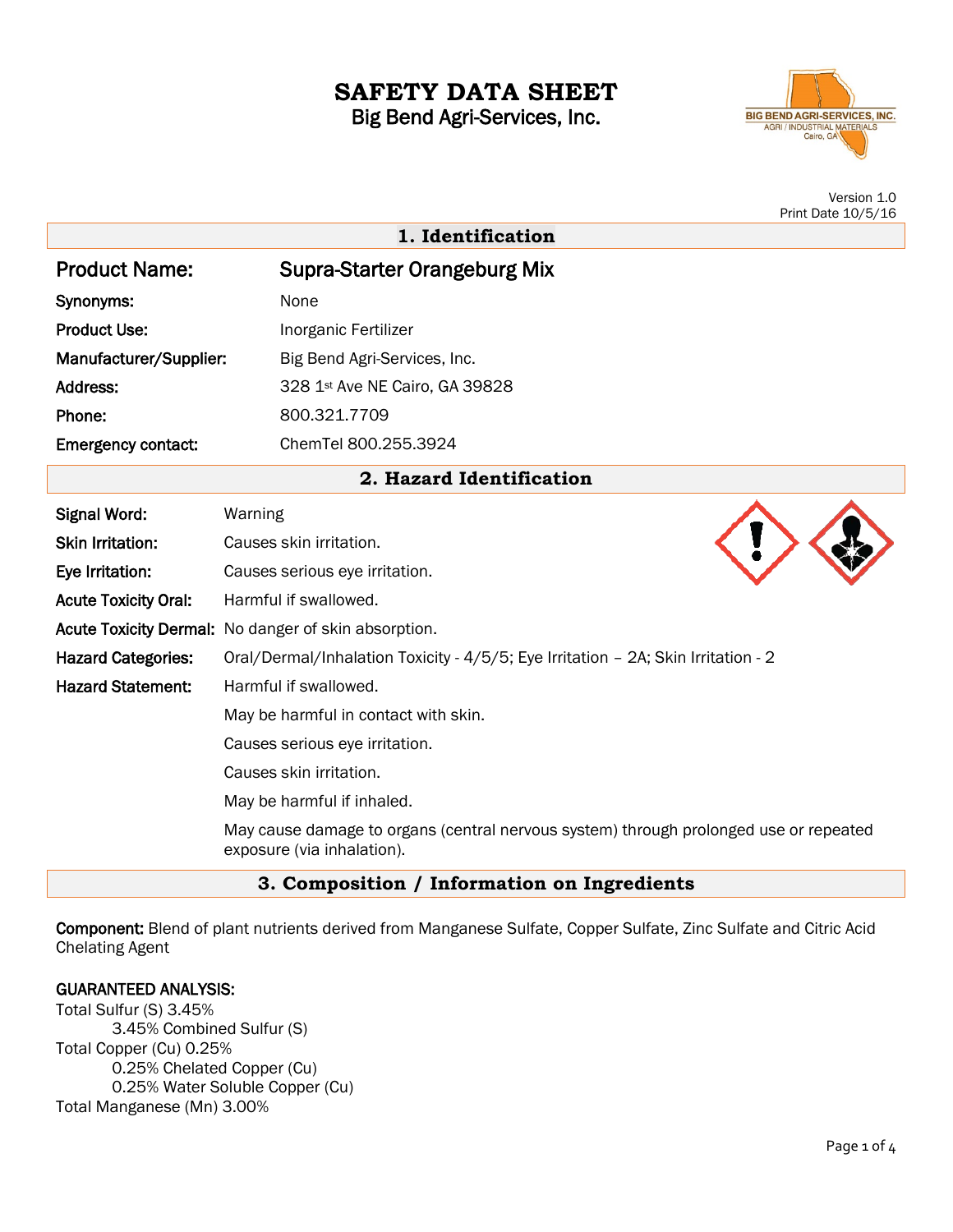3.00% Chelated Manganese (Mn) 3.00% Water Soluble Manganese (Mn) Total Zinc (Zn) 3.00% 3.00% Chelated Zinc (Zn) 3.00% Water Soluble Zinc (Zn) CAS Number: Proprietary Weight %: 100.00

#### **4. First Aid Measures**

Eye: Rinse cautiously with water for several minutes. Remove contact lenses, if present and easy to do. Continue rinsing. Obtain medical attention if irritation persists.

Skin: Remove contaminated clothing. Wash skin thoroughly with soap and water. Get medical attention if irritation develops.

Inhalation: Move to fresh air. Obtain medical attention if irritation develops.

Ingestion: Drink large volumes of water. Call a physician or poison control center.

Indication of Immediate Medical Attention and Special Treatment Needed: In the event of an adverse response, treatment should be directed toward control of the symptoms and the clinical condition of the patient.

#### **5. Fire Fighting Measures**

Extinguishing Media: Non-combustible product. Use extinguishing media for underlying cause of fire.

Specific Hazards Arising from the Chemical: Product may release toxic fumes under fire conditions.

Special Fire Fight Proc: Wear positive-pressure self-contained breathing apparatus and full protective clothing. Use water spray to keep fire-exposed containers cool.

#### **6. Accidental Release Measures**

Personal Precautions: Avoid contact with skin and eyes. Keep unnecessary personnel out of area.

Protective Equipment: NIOSH-approved respirator for ammonia gas if mist or spray is present, impervious gloves, splash-proof goggles, impervious apron and footwear. Safety shower and eyewash should be available.

Emergency Procedures: Do not contaminate water supplies, lakes, streams, ponds or drains with spilled product.

Methods and Materials for Containment and Cleanup: Contain spill. If uncontaminated, collect and reuse product. If contaminated, absorb on sand or clay and place in a recovery drum for proper disposal.

#### **7. Handling and Storage**

Precautions for Safe Handling: Do not contaminate water sources by runoff from cleaning of equipment, disposal of equipment wash water or spray waste. Avoid containers, piping or fittings made of copper-containing alloys or galvanized metals.

Conditions for Safe Storage: Keep out of reach of children. Do not store with food, feed or other material to be used or consumed by humans or animals. Use within 6 months of purchase date. Store unblended in original containers.

#### **8. Exposure Controls / Personal Protection**

#### TLV/PEL: Not established

Appropriate Engineering Controls: Local exhaust should be sufficient.

Personal Protective Equipment: Impervious gloves, splash-proof goggles, impervious apron and footwear. Safety shower and eyewash should be available.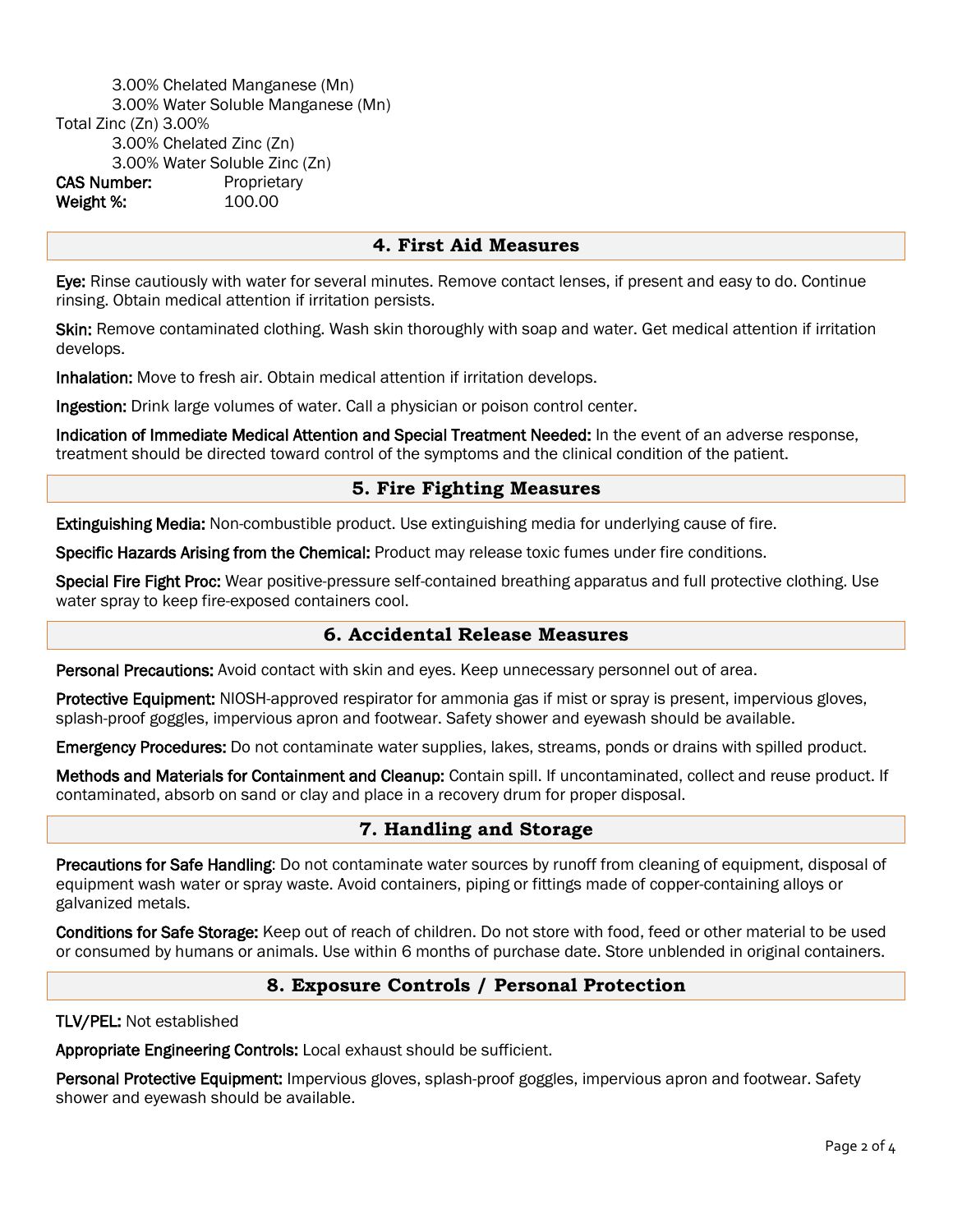# **9. Physical and Chemical Properties**

Odor/Appearance: Dark brown liquid with ammonia odor.

Flash Point, 0F: Not flammable

Boiling Point, 0F: Not applicable

**Melting Point (Freezing point), ° C: <32 Degrees F** 

**Vapor Pressure, mm Hg @ 20ºC:** Not applicable

Vapor Density: Not applicable

Solubility in Water: Soluble

Molecular Formula: Not applicable, formulated mixture.

Specific Gravity: 1.20-1.3

pH: 7-8

Flammable Limits (approximate volume % in air): Not applicable

Auto-ignition Temperature: Not applicable

Decomposition temperature: No information found

# **10. Stability and Reactivity**

Reactivity: No information found

Chemical Stability: Stable

Hazardous Decomposition Products: Product may release ammonia, sulfur, carbon and metal oxides under fire conditions.

Hazardous Polymerization: Will not occur

Conditions to Avoid: Avoid high temperatures above 105 Degrees F., or greater acid contamination.

Incompatible Materials: Avoid mixing or intimate contact with strongly acidic materials.

## **11. Toxicological Information**

Acute Toxicity (Oral LD50): Harmful if swallowed.

Acute Toxicity (Dermal LD50): May be harmful in contact with skin.

Acute Toxicity Inhalation LC50: May be harmful if inhaled.

Likely Routes of Exposure: Skin, eyes, inhalation

Skin Irritation: Prolonged or repeated contact may irritate slightly.

Eye Irritation: Liquid contact may irritate slightly. If mist is formed, it may also irritate slightly.

Skin Sensitization: Not listed as a skin sensitizer.

Carcinogenic: Not listed by IARC, NTP or OSHA.

Chronic Effects: May cause damage to organs (CNS) through prolonged or repeated exposure.

Other Hazards: None currently known.

## **12. Ecological Information**

Eco-toxicity: No information found